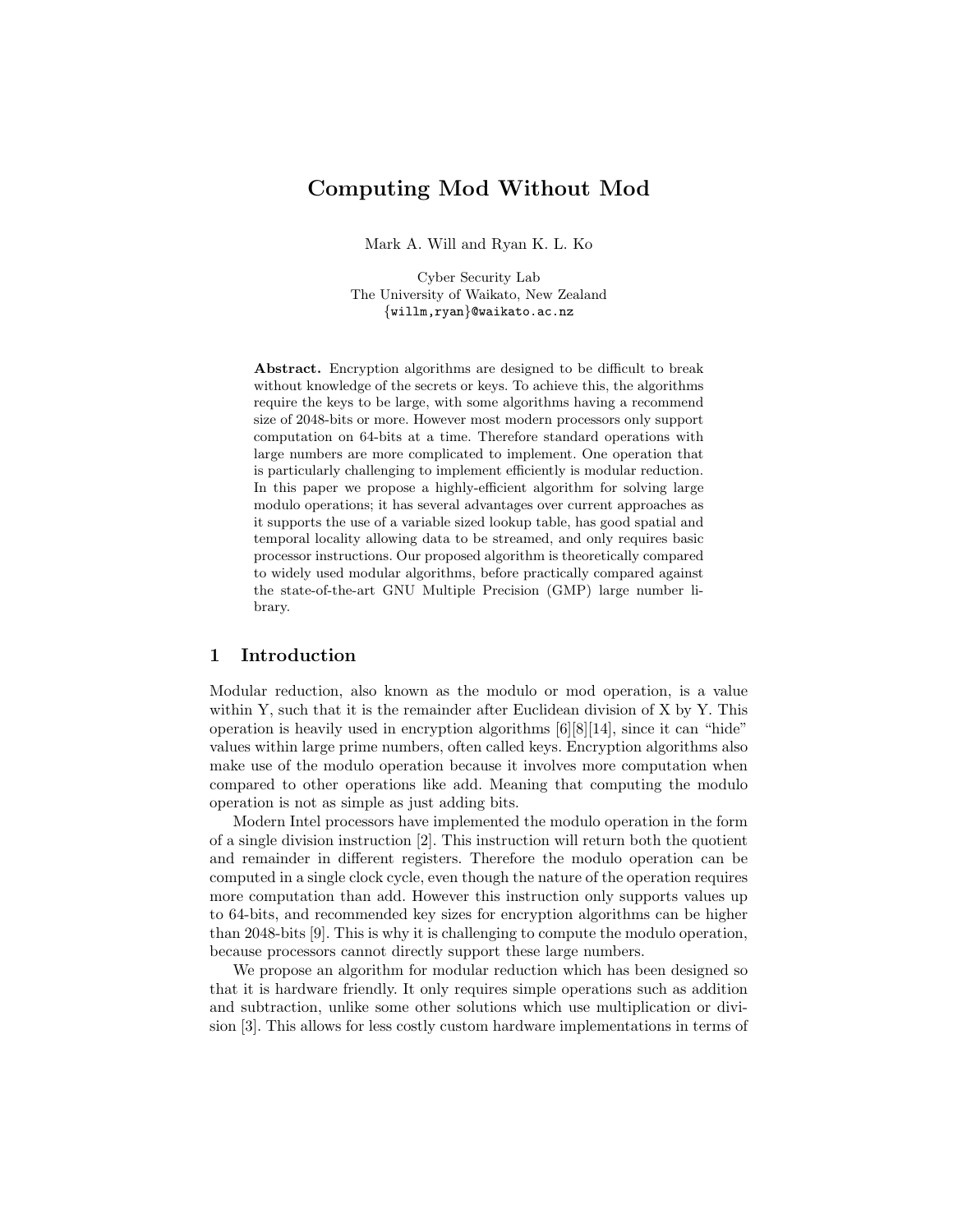area and power. While also making better use of the register inside processors. Our proposed algorithm only requires chucks of data at once, starting at the uppermost bits. Meaning the data can be streamed into a processor or custom hardware. This gives it good spatial and temporal locality, and reduces cache misses. Another useful property is that it guarantees the amount of bits required for computation will that be of the modulo value  $Y$ . While allowing for an arbitrary bit length of the input value  $X$ , unlike the algorithm shown in [5]. This allows implementations to have fixed bus sizes, giving better performance.

Our proposed algorithm also makes use of a precomputed lookup table, which supports variable sizes. Therefore allowing it to be customised for its application, and so that it fits inside cache. This lookup table also has the unique property of being able to be used for an arbitrary number of bits, regardless of the lookup tables key size.

Existing algorithms will be described in Section 2, including the two most popular algorithms, Barrett's reduction and Montgomery's reduction. Then in Section 3.1 we will describe our proposed algorithm in detail, giving the theorems behind the algorithm, and their respective proofs. Implementation techniques and remarks are given in Section 4, including the use of lookup tables. Before comparisons and performance results are given in Sections 5 and 6 respectively. Then future work is described in Section 7, concluding with Section 8.

## 2 Previously Known Techniques

This section will cover the popular and related modulus algorithms. The first two reduction techniques, Barrett and Montgomery are the most commonly used. A less common technique, the Diminished Radix Algorithm is mentioned, before a newly proposed algorithm is also described.

### 2.1 The Barrett Reduction

The general idea behind the Barrett Reduction [3][7] is

$$
X \mod Y \equiv X - |X/Y|Y
$$

where  $X$  is divided by  $Y$ , floored (i.e. remove decimal places), and multiplied by Y. This value gives the closest multiple of Y to X, therefore we minus this value from  $X$  to give the modulus.

The actual equation proposed by Barrett [3] is modified so that

$$
X \mod Y \equiv X - \left\lfloor \frac{X}{b^{n-1}} u \right\rfloor Y
$$

where  $u = \left\lfloor \frac{b^{2n}}{V} \right\rfloor$  $\frac{\lambda^{2n}}{Y}$ . This assumes that divisions by a power of b are computationally cheap, and that  $u$  is pre-computed. Therefore this is less expensive than the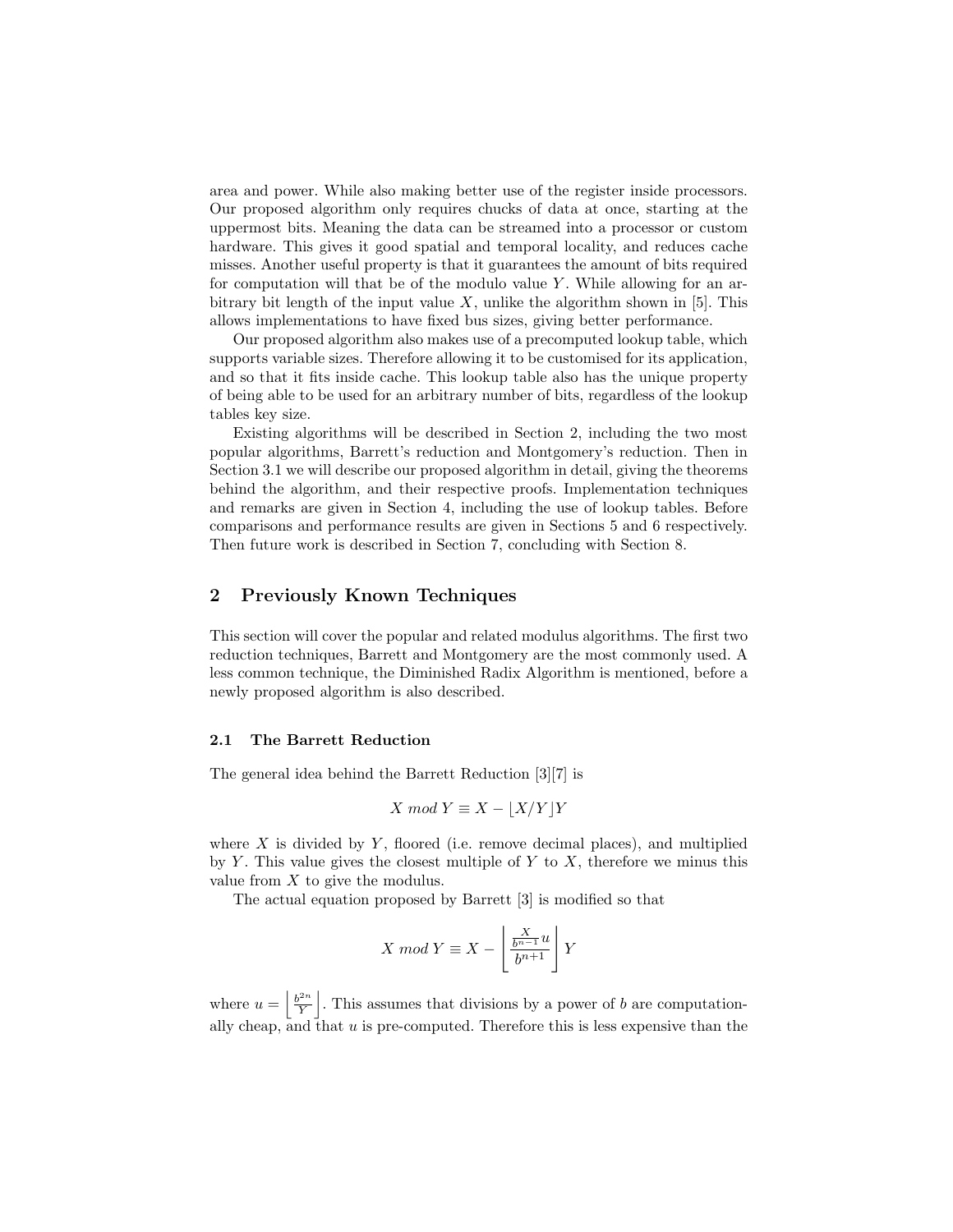general equation. It can be improved further so that partially multi-precision multiplication are used when needed, which gives

 $X \mod Y \approx (X \mod b^{n+1} - (m\hat{q} \mod b^{n+1})) \mod b^{n+1}$ 

where  $\hat{q}$  is an estimate of  $X/Y$ , resulting in the result being an estimate itself. Therefore a few subtractions of  $Y$  from the result can be required to give the correct modulo value.

### 2.2 The Montgomery Reduction

Montgomery Reduction [13] is one of the most common algorithms used for modulus reduction [citations]. The unique property of this algorithm is that it does not compute the modulus directly, but instead the modulus multiplied by a constant. An overview of the algorithm is shown in Algorithm 1 [15], where Y is odd, X is limited to  $0 \le X \le Y^2$ , and K is the number of bits.

Algorithm 1 Montgomery Reduction

Compute:  $2^{-K}X \mod Y$ 1:  $x = X$ 2: for  $k = 1$  to K do 3: if  $x$  is odd then 4:  $x = x + Y$ 5:  $x = x/2$ return  $\dot{x}$ 

Algorithm 1 is a simple interpretation of the Montgomery Reduction, with further improvements required to match the performance of the Barrett Reduction. This is because currently the algorithm requires  $2K^2$  single precision shifts and  $K^2$  additions [15]. A small improvement is shown in Algorithm 2, where K must now satisfy the condition  $2^K > Y$ .

| <b>Algorithm 2</b> Montgomery Reduction Modification |  |
|------------------------------------------------------|--|
| Compute: $2^{-K}X \mod Y$                            |  |
| 1: $x = X$                                           |  |
| 2: for $k = 1$ to K do                               |  |
| 3: if the $k^{th}$ bit is high then                  |  |
| 4: $x = x + 2^k Y$<br>return $x/2^K$                 |  |
|                                                      |  |

Now the number of single precision shifts has been reduced to  $K^2 + K$ , however the divide in the return statement can be done in one shift. This results in  $K^2$  single precision shifts, and 1 right shift of size K.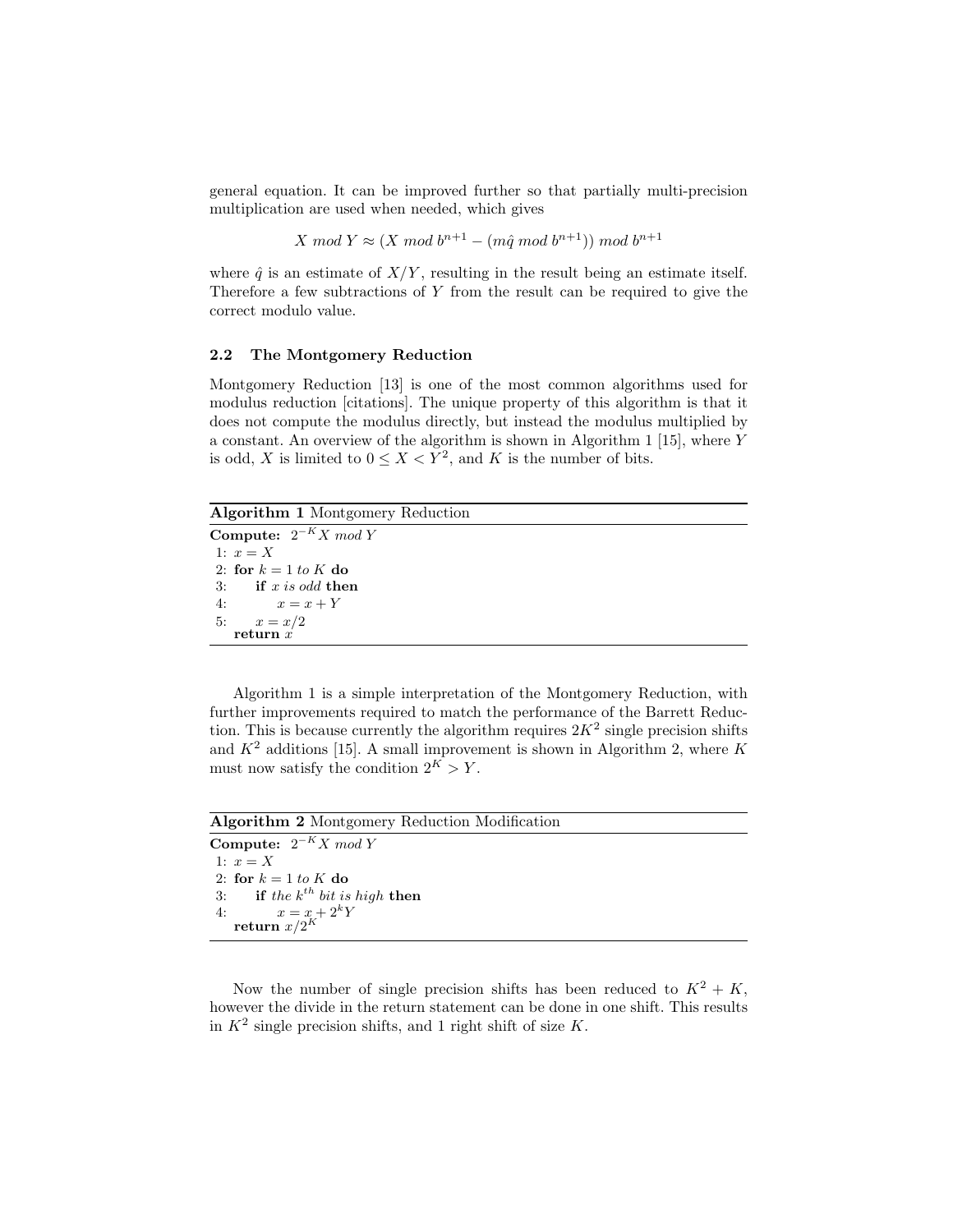There are other modifications of the Montgomery Reduction [10][4] for both software and hardware. And due to the number of variations, in this paper we will only compare our proposed algorithm against the two Montgomery Reductions algorithms, as shown in Algorithm 1 and 2.

### 2.3 The Diminished Radix Algorithm

The Diminished Radix Algorithm [12] has been designed so that certain moduli offer performance gains [15]. Because of this, it is not a universally applicable algorithm, so it will not be compared against in this paper.

### 2.4 Fast Modular Reduction Method

A newly proposed algorithm [5] by Cao et al. for modular reduction, which makes use of a fixed size lookup table similar to precomputed tables described in [11]. Even though [5] is not one of the main algorithms for modular reduction, it will be described in detail in this paper. This is because it shares some of the core theorems with our proposed algorithm in Section 3.1. Also [5] represents the common way of implementing a lookup table for modular reduction, and will help show why our proposed algorithm makes better use of a lookup table than other algorithms.

Cao et al. describe two algorithms, the second being an improvement over the first. Therefore we will discuss the first algorithm as shown in Algorithm 3, and just make note that the second algorithm is better for the worst-case situation.

## Algorithm 3 Fast Modular Reduction Method Compute: X mod Y

```
k = bitlength(Y)r(\alpha) = 2^{\alpha} \mod Y\mathbb{T} = \{r(2k-1), r(2k-2), \dots, r(k)\}\1: if X \leq Y then
2: return X3: if bitlength(X) = k then
 4: return X - Y5: s = binary(X)6: m = 07: for i = bitlength(X) - 1 downto k do
8: if s[i] is high then
9: m = m + T[i - k]10: m = m + \sum_{j=0}^{k-1} s[j] 2^j11: while m \geq Y do
12: m = m - Y13: while m < 0 do
14: m = m + Y<br>return m
```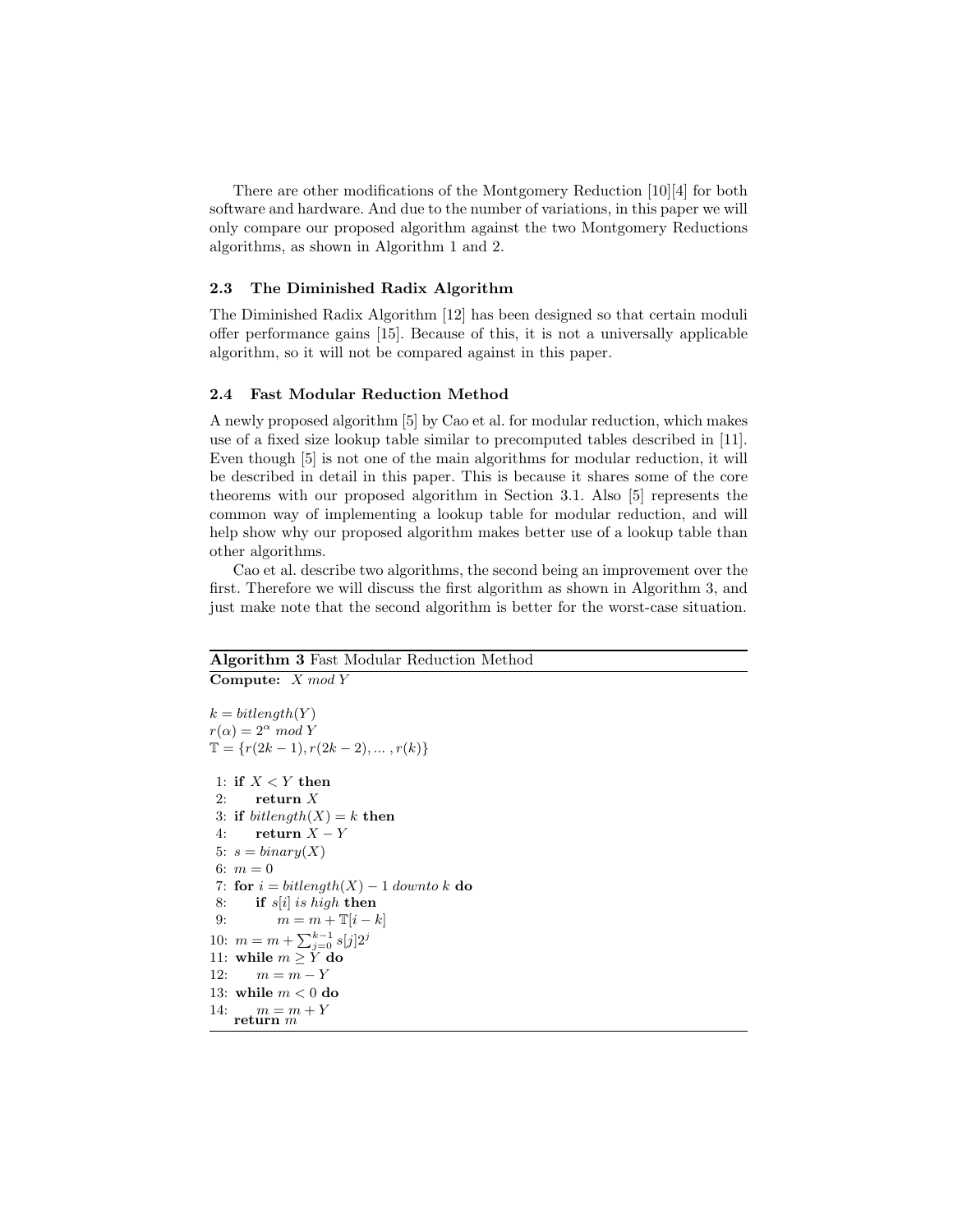Algorithm 3 uses a precomputed lookup table T, which contains the modulus answer for each bit from index k to  $2k-1$ . Then it loops through each bit index of  $X$  at or above  $k$  and adds the value from the lookup table. Once the loop is complete, it then adds the bits from index 0 to  $k-1$  of X onto the result m. This is the main reduction, but some further can be required hence the last two while loops.

# 3 Proposed Algorithm

### 3.1 Overview

The algorithm we propose for calculating the modulus is shown in Algorithm 4, which computes  $X \mod Y$ . The functions are shown before the pseudo code, were  $\alpha$  for example denotes the parameter into the function. Lower case variables with a subscript represent bits at an index in the upper case variable, as shown by the definition of  $T$ . Finally  $\hat{ }$  denotes the variable is an array or set. These notations will be the same for the theorems and proofs in Section 3.3.

# Algorithm 4

Compute: X mod Y

```
Width(\alpha) = width \ of \ \alpha \ in \ terms \ of \ bitsSplit(\alpha, w) = {\sum_{i=0}^{w-1} \alpha_i 2^i, ..., \sum_{i=0}^{w-1} \alpha_{Width(\alpha)-w+i} 2^i}Num(\hat{\alpha}) = number \ of \ elements \ in \ \hat{\alpha}T = \sum_{i=0}^{Width(T)-1} t_i 2^i, t_i \in \{0, 1\}1: \hat{G} = Split(X, Width(Y))2: N = Num(\hat{G}) - 13: while N > 0 do
 4: T = \hat{G}[N]5: for i = Width(Y) - 1 downto 0 do
 6: T = T \ll 17: while t_{Width(Y)} = 1 do
 8: t_{Width(Y)} = 09: T = T + (2^{Width(Y)} \mod Y)10: \hat{G}[N-1] = \hat{G}[N-1] + T11: while \hat{G}[N-1]_{Width(Y)} = 1 do
12: \hat{G}[N-1]_{Width(Y)} = 013: \hat{G}[N-1] = \hat{G}[N-1] + (2^{Width(Y)} \mod Y)14: N = N - 115: while \hat{G}[0] > Y do
16: \hat{G}[0] = \hat{G}[0] - Yreturn \hat{G}[0]
```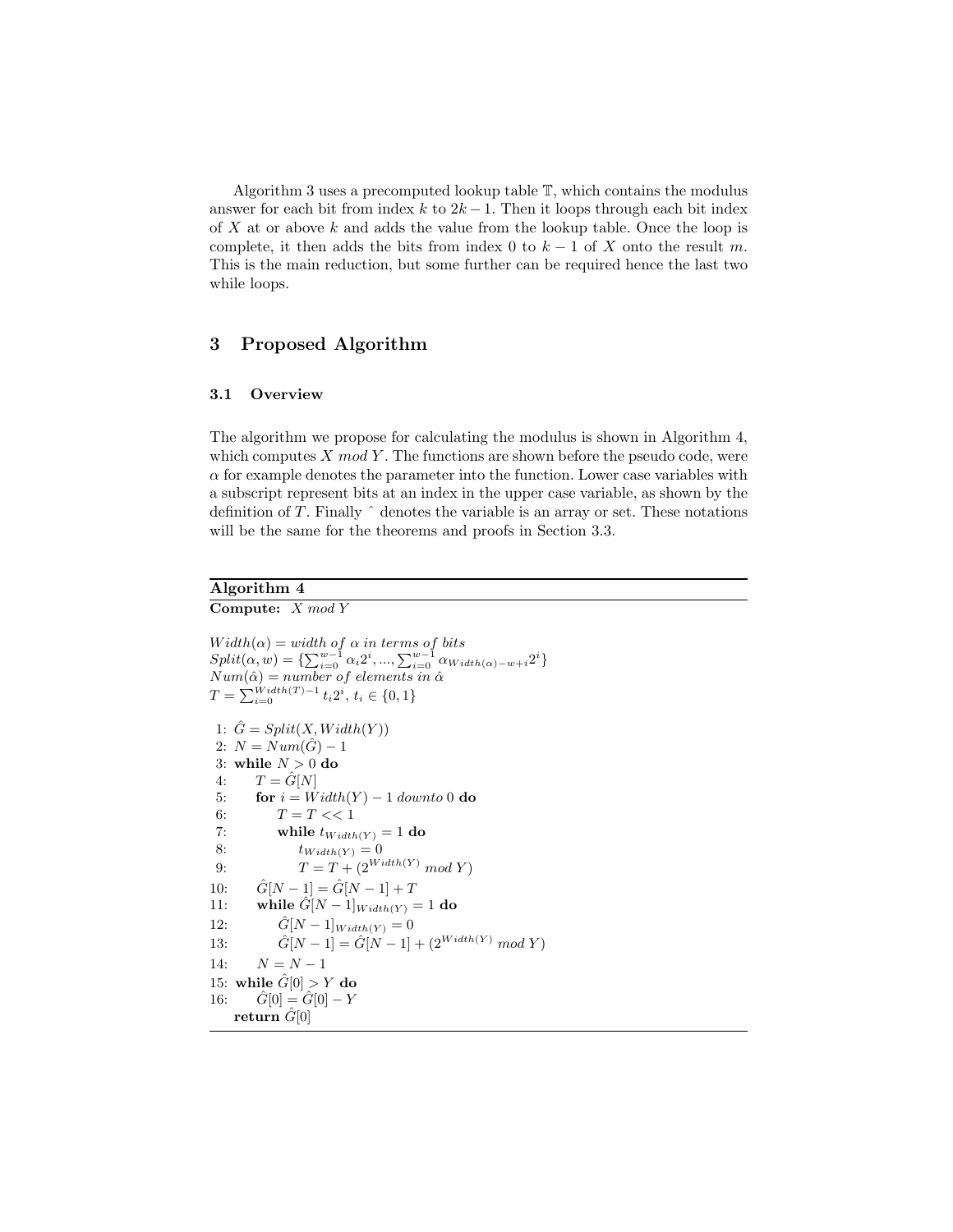The bit shifting operation is the key feature of our algorithm, as it allows the use of a single precomputed value to find the modulus of all bits above the bit width of  $Y$ , unlike other solutions. We can also use multiple precomputed values in the form of a lookup table and use a larger bit shift to improve performance, which is described in Section 4.1. Where the algorithms in [5] require a precomputed value for each bit above the bit width of  $Y$ . This can be very costly as the precomputed values have a fixed size, where our algorithm can vary the number of precomputed values. The other key property of our algorithm is that it only reads data of X once (reads an element in  $\hat{G}$  once), starting from the uppermost bits and working down to the  $0^{th}$  bit. This gives our algorithm excellent spatial and temporal locality. In terms of a hardware implementation, it also means the data can be streamed from memory. Then because only a fixed amount of data is read and computed at a time, custom hardware can be faster, have better area usage, and be more power efficient. This guaranteed data width is another property that other solutions cannot offer easily.

#### 3.2 Description

Before the algorithm is described in further detail, first the functions must be explained.

- Width: Given the parameter  $\alpha$ , this function will return the minimum number of bits in  $\alpha$ . Put simply, it results the index of the uppermost high bit, plus one. For example if 13 were inputted, the result would be 4.
- **Split:** The first parameter  $\alpha$  is the value to be split, and the second w is a bit width value. This function splits  $\alpha$  into a vector, so that each element is bit width w. If  $\alpha$  cannot be be split up evenly (i.e. the bit width of  $\alpha$ is not a multiple of w), then  $\alpha$  can be padded with zero bits. For example splitting 35 into a vector with an element bit width of 4, results in  $\{3, 2\}$ . In terms of binary values,  $35 = 100011_2$ , so the result is  $\{0011_2, 0010_2\}$  (note the padded zeros at index 1).
- **Num:** Number of elements in the vector  $\hat{\alpha}$  after the split function.

The first line of Algorithm 4 splits X into a vector  $\hat{G}$  so that the elements have the same width as Y. Then we set N to the uppermost index of  $\tilde{G}$ , because we will process the elements in reverse. Once we enter the loop, we will set  $T$  to element N for ease of understanding the algorithm.

The For loop will count from 0, to the number of bits in  $Y$ . Each iteration we shift  $T$  left by one (i.e. double  $T$ ). Then if an overflow occurs, meaning that the width of  $T$  is no longer equal to that of  $Y$  (i.e. the bit at index Width(Y) is high), we clear this overflow bit, and add  $2^{Width(Y)}$  mod Y to T. This value we add should be precomputed so that it is already in modulo  $Y$ , therefore it costs just one addition operation. The reason we do this is because if an overflow occurs, we are guaranteed that  $T$  is greater than  $Y$ . So we add the modulo value of this overflow bit back to the answer, which keeps  $T$  the same bit width as  $Y$ . Therefore this means that  $T$  is, or is close to the correct value. When adding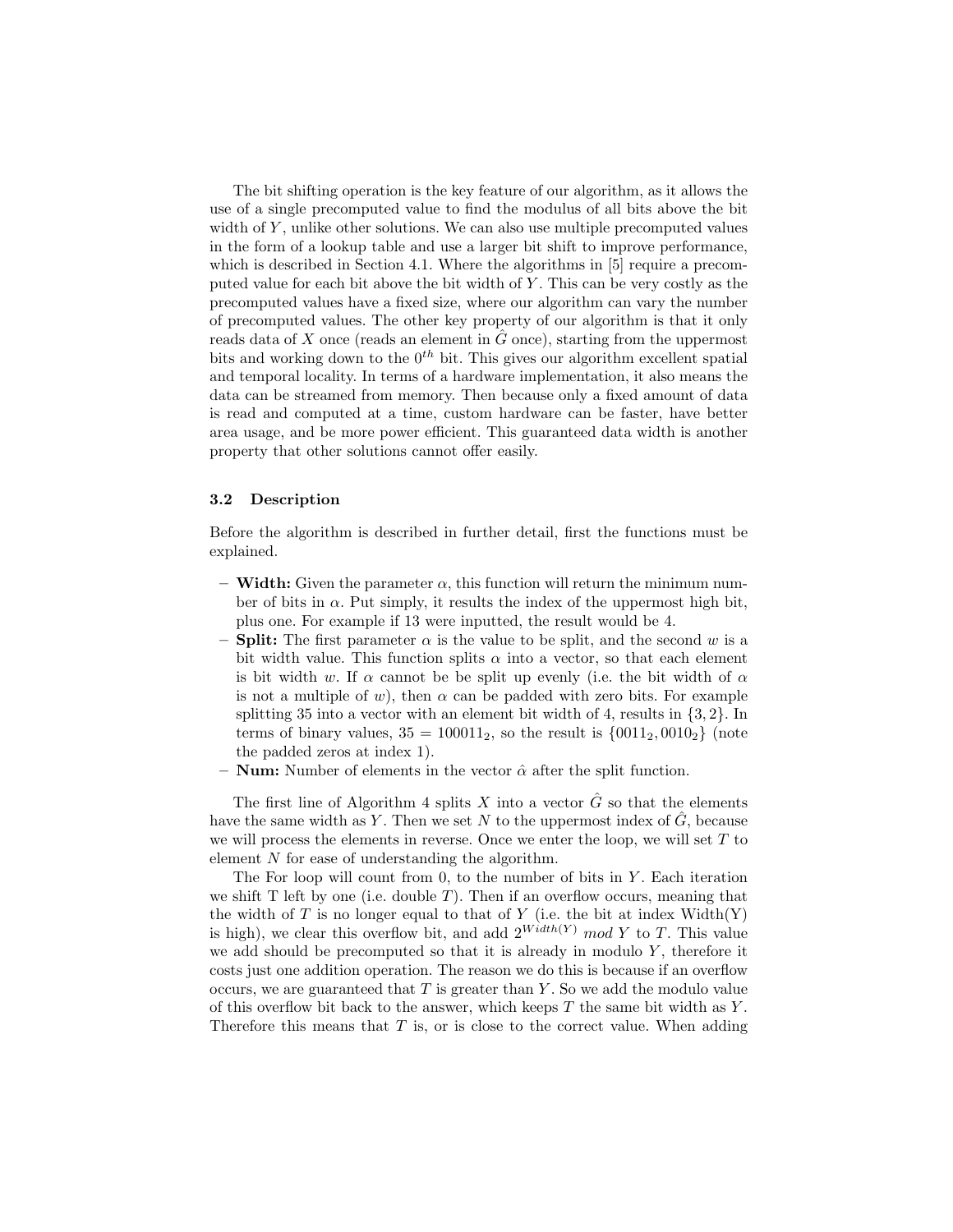$2^{Width(Y)}$  mod Y to T, another overflow may occur, which requires us to repeat line 7 until no overflow occurs.

Note that clearing the overflow bit could also be achieved by subtracting Y from T. But depending on implementation, it is possible that multiple subtractions of Y are required to clear the overflow bit. Also subtraction would not allow the use of a lookup table which is described in Section 4.1.

Once the we have finished the For loop, we have therefore performed  $Width(Y)$ number of shifts on T. Then we add T to the next element in  $\tilde{G}$ . Whenever we perform an add, it is possible for an overflow to occur, so we have to include the loop on Line 11 to deal with this when adding T.

When we reach element 0, which are the lowermost bits of  $X$ , so we know that we are already close to the correct result, meaning we can stop the loop. Then some subtractions could be required before the correct result is required (depending on implementation). However implementing the algorithm as is, at most only one subtraction would be required.

We are now left with the correct answer in element 0, which can be returned. In order to prove that this algorithm will produce the correct modulus answer, we must now discuss the theorems and proofs that the algorithm is based upon.

#### 3.3 Theorems and Proofs

The algorithms main operation is to double the value of  $T$ , and by doing this, we are also doubling the modulus. This is shown in Theorem 1. Note that it is important to find the modulus of  $2M$  because by doubling  $M$ , the result could become greater than Y.

**Theorem 1.** If X mod  $Y = M$ , then 2X mod  $Y = 2M$  mod Y

*Proof.* Given X  $mod Y = M$  where  $X, Y \in \mathbb{Z}$  and  $M \in \mathbb{Z}_{0}^{Y}$ 

$$
\frac{X}{Y} = Q + M \quad (Q = Quotient)
$$
  
:. X mod Y \equiv M mod Y

$$
\frac{2X}{Y} = 2(Q + M)
$$

$$
\frac{2X}{Y} = 2Q + 2M
$$

$$
\therefore 2X \mod Y \equiv 2M \mod Y
$$

Because an integer represented in binary is made up of powers of 2s, it is said that the number is the sum of power of 2s. Therefore if we take the modulus of each power of 2 and sum them, it is equivalent to summing the power of 2s then taking the modulus, as shown in Theorem 2.

**Theorem 2.** Given an integer  $X$ , which is the sum of power of 2s, then the sum of the modulus's of the power of 2s in Y, is equivalent to the modulus of  $X$ in Y .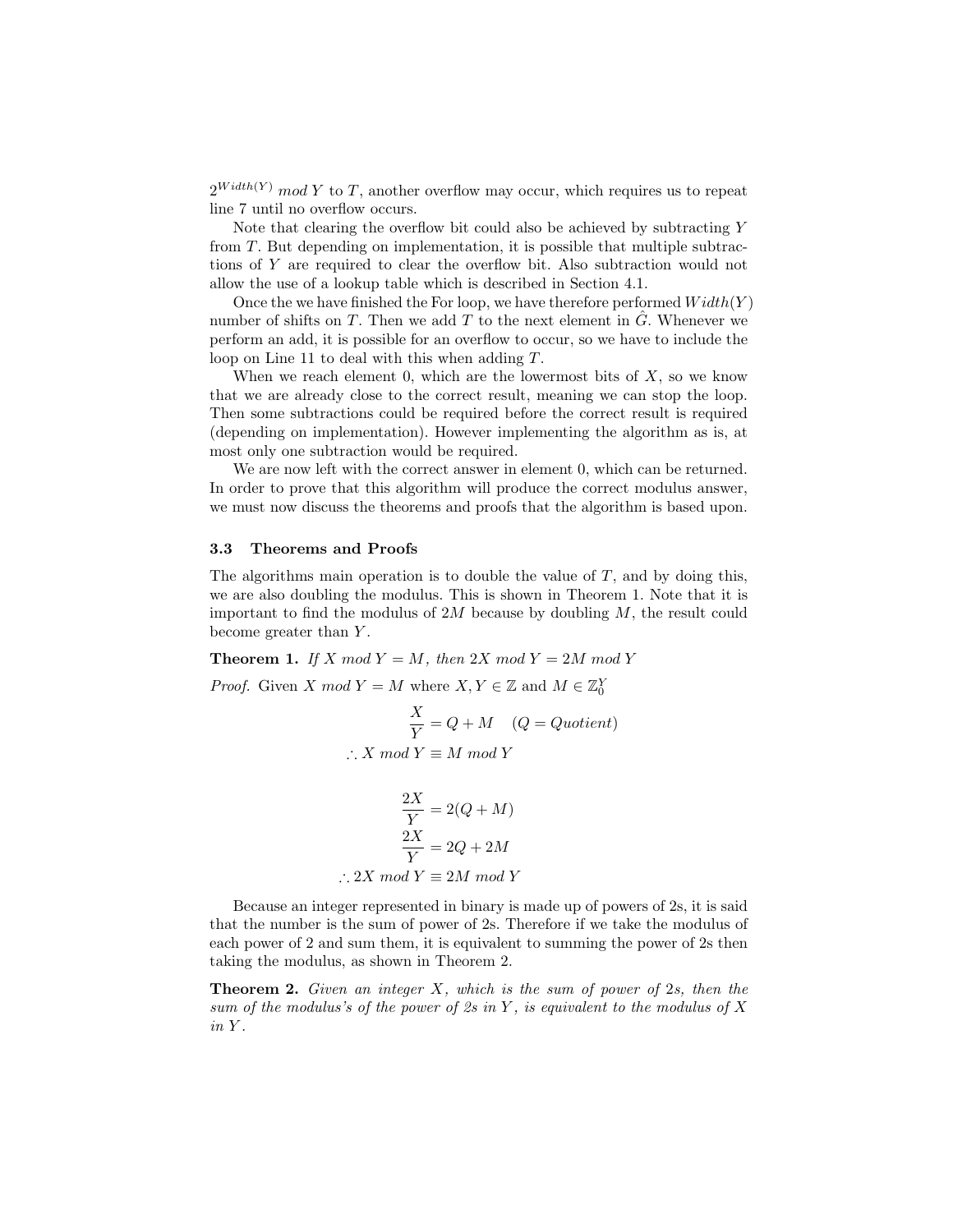*Proof.* Given X mod Y where  $X, Y \in \mathbb{Z}$ 

$$
X = \sum_{i=0}^{n-1} x_i 2^i \quad \text{(where } x_i \in \{0, 1\})
$$
\n
$$
\frac{x_i 2^i}{Y} = Q_i + M_i \quad \text{(where } Q_i, M_i \in \mathbb{Z})
$$
\n
$$
x_i 2^i \mod Y \equiv M_i \mod Y
$$
\n
$$
\therefore X \mod Y \equiv \sum_{i=0}^{n-1} M_i \mod Y
$$

Theorem 3 in the general context of the algorithm is the same as Theorem 1. However we require Theorem 3 because our proposed algorithm can use a lookup table (described in Section 4.1), which Theorem 1 does not make clear.

**Theorem 3.** Given an integer  $X$ , which is to be shifted bit left by  $w$ , the modulus of  $X$  bit shifted by  $w$  is equivalent to finding the modulus of  $X$  after being bit shifted.

*Proof.* Given  $(X \ll w) \mod Y = M$  where  $X, Y, M, w \in \mathbb{Z}$ 

Because left bit shifting  $X$  by  $w$  is equivalent to doubling  $X$   $w$  times, we can use Theorem 1 to prove that:

$$
((X \bmod Y) << w) \bmod Y \equiv (X << w) \bmod Y \equiv M
$$

The first 3 theorems are the basic underlying operations used in our algorithm. Now we need to prove the fundamental idea behind the algorithm. Theorem 4 proves the initial step of the algorithm, splitting up  $X$  into elements of an array/vector so that they can be concatenated together to give  $X$ . Then when finding the modulus of  $X$ , we can sum the modulus of each element (with bit shifting).

**Theorem 4.** When finding X mod Y, if X is larger then Y in terms of number of bits, the modulus is equivalent to dividing  $X$  into elements of the same bit size as Y , follow by the bit shifting and summing the modulus values of each element.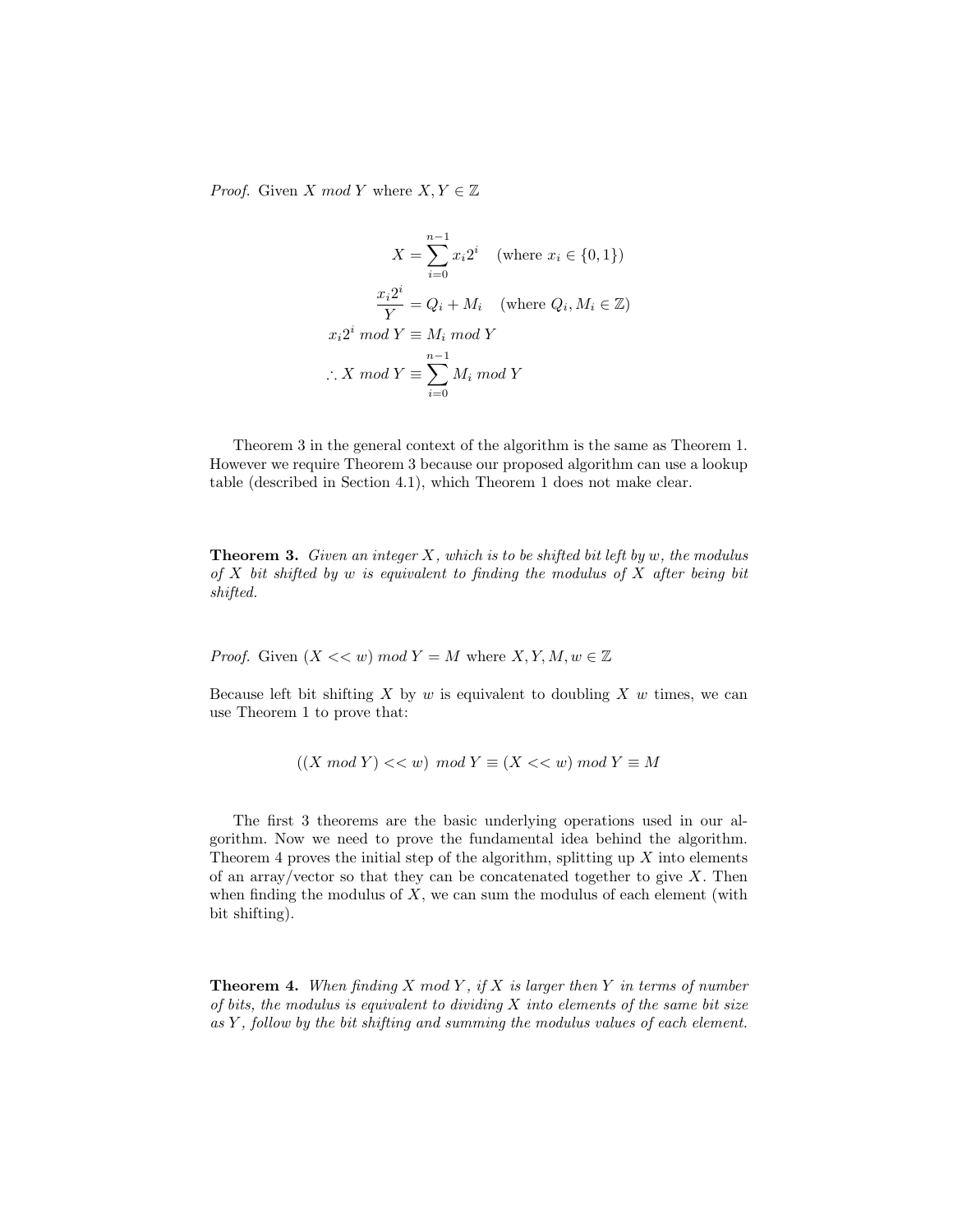*Proof.* Given X mod  $Y = M$  where  $X, Y, M \in \mathbb{Z}$ 

$$
Y = \sum_{i=0}^{k-1} y_i 2^i \quad \text{(where } y_i \in \{0, 1\} \text{ and } k > 0\text{)}
$$
\n
$$
X = \sum_{i=0}^{n-1} x_i 2^i \quad \text{(where } x_i \in \{0, 1\} \text{ and } n \text{ mod } k = 0\text{)}
$$
\n
$$
\hat{X} = \left\{ \left( \sum_{i=n-k}^{n-1} x_i 2^i >\n \begin{cases} n-k \end{cases} \right), \dots, \left( \sum_{i=0}^{k-1} x_i 2^i \right) \right\}
$$
\n
$$
Y = \sum_{i=0}^{k-1} y_i 2^i \quad \text{(where } y_i \in \{0, 1\} \text{ and } k > 0\text{)}
$$

$$
X \equiv \bigcap_{i=(n/k)-1}^{0} \hat{X}_i
$$

$$
\equiv \sum_{i=0}^{(n/k)-1} (\hat{X}_i \ll k i)
$$

Because the concatenation of  $\hat{X}$  is equivalent to X. Then by shifting each item in  $\hat{X}$  to the correct bit position and summing, is equivalent to X. Therefore we can use Theorem 2 and 3 so that

$$
\sum_{i=0}^{(n/k)-1} (\hat{X}_i \ll k i) \bmod Y \equiv X \bmod Y
$$

**Note:** if n mod  $k \neq 0$  then X can be padded with 0s until n mod  $k = 0$ .

Theorem 5 proves that a single precomputed value (or a lookup table), can be used to help find the modulus in each element greater than 0. This is an important property of the algorithm, as it allows the use of more precomputed values in the form of a lookup table.

**Theorem 5.** When calculating the modulus off  $\hat{X}_i$  in Y where  $i > 0$ , the modulus is equivalent to multiplying  $\hat{X}_i$  by  $(2^k \mod Y \ll k(i-1)).$ 

Proof.

$$
\hat{X}_i \ll k \text{ i mod } Y
$$
\n
$$
\equiv \hat{X}_i 2^{ki} \mod Y
$$
\n
$$
\equiv (\hat{X}_i \mod Y) \times (2^{ki} \mod Y)
$$
\n
$$
\equiv (\hat{X}_i \mod Y) \times (2^k \ll k(i-1) \mod Y)
$$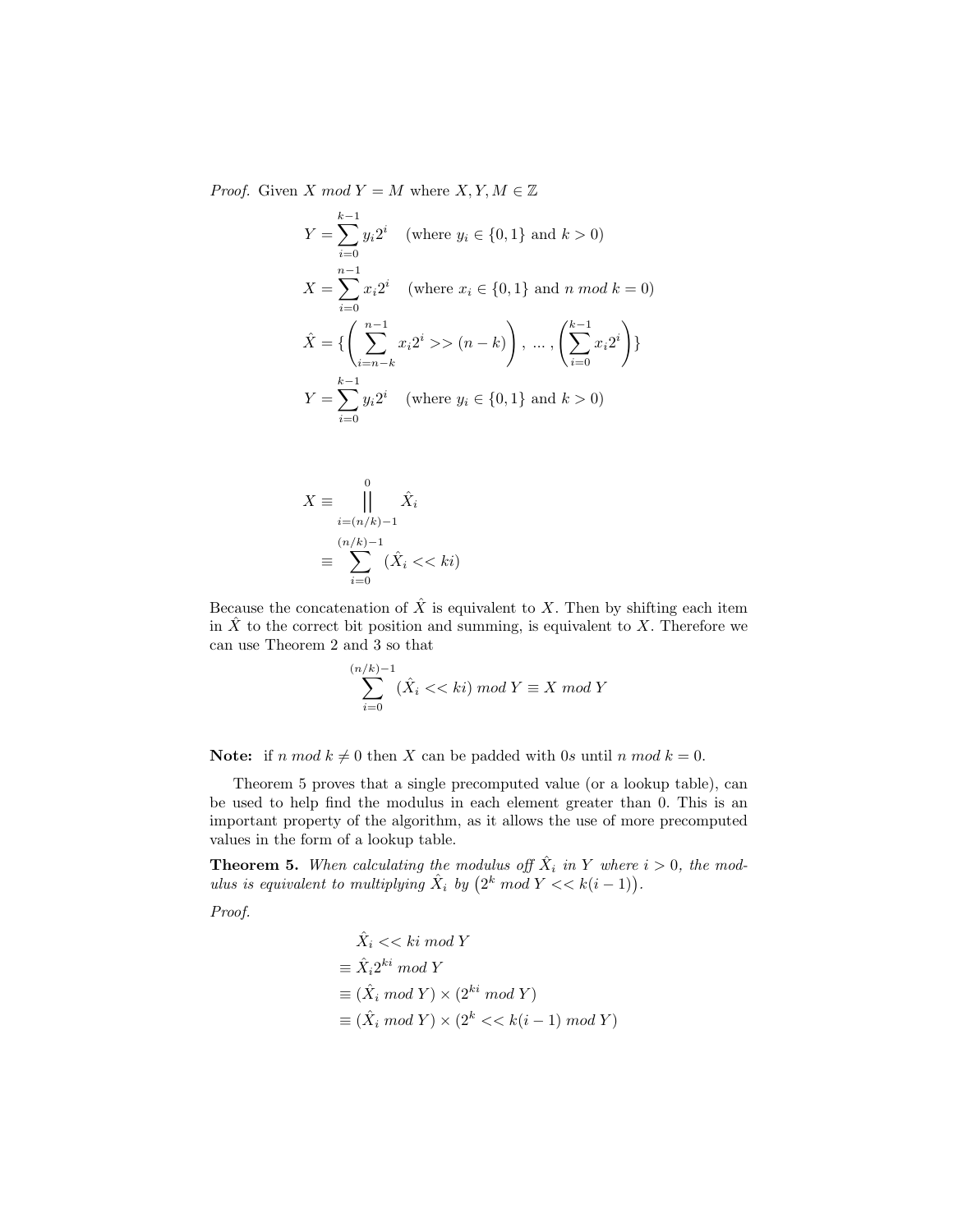Instead of multiplying (as in Theorem 5), we instead shift each individual bit in an element and add if an overflow occurs. These are proven to be equivalent in Theorem 6.

**Theorem 6.** Left shifting  $\hat{X}_i$  by ki in modulo Y where  $i > 0$ , is equivalent to shifting  $\hat{X}_i$  one shift at a time. Then if the kth bit becomes high after any shift (or add operation), drop it, and add  $2^k$  mod Y to  $\hat{X}_i$ . Therefore keeping the bit width of  $\hat{X}_i$  constant, while remaining in modulo Y.

Proof.

$$
\hat{X}_i \times 2^k i \mod Y
$$
  
\n
$$
\equiv \hat{X}_i \ll k \mod Y
$$
  
\n
$$
\equiv (((\hat{X}_i \ll 1 \mod Y) \dots) \ll 1 \mod Y)
$$

After each shift we put  $\hat{X}$  back into modulo Y, and because  $\hat{X}$  has k bits, if the kth bit becomes high (i.e. overflow), we know that  $\hat{X}$  is definitely bigger than Y. Then by using Theorem 4 and 5, we can say that  $\hat{X}$  is equivalent in modulo Y to adding  $2^k \mod Y$  to  $\hat{X}$  (after dropping the kth bit).

Theorem 6 is the main theorem for this algorithms operation (i.e. producing the correct answer). However for implementation, it would suffer from performance issues. This is due to the amount of shifting and potential adding which we would need to perform. So instead of shifting an element to its correct position directly, we can just shift it by the number of bits in  $Y$ , then start shifting the next element as well. This is shown in Theorem 7, and in terms of performance of the algorithm, is the most important theorem.

**Theorem 7.** If we start calculating the modulus of X in Y at  $\hat{X}_{(n/k)-1}$ , then instead of performing  $k((n/k)-1)-1)$  number of shifts, we can perform k shifts, then add  $\hat{X}_{(n/k)-1}$  to  $\hat{X}_{(n/k)-2}$ . Repeating until we reach  $\hat{X}_0$  which will contain the result.

Proof.

$$
\begin{aligned}\n\left(\hat{X}_{(n/k)-1} << k((n/k)-2)\right) + \left(\hat{X}_{(n/k)-2} << k((n/k)-3)\right) \\
&\equiv \left(\hat{X}_{(n/k)-1} << k << k((n/k)-3)\right) + \left(\hat{X}_{(n/k)-2} << k((n/k)-3)\right) \\
\equiv \left(\left(\hat{X}_{(n/k)-1} << k\right) + \left(\hat{X}_{(n/k)-2}\right)\right) << k((n/k)-3)\n\end{aligned}
$$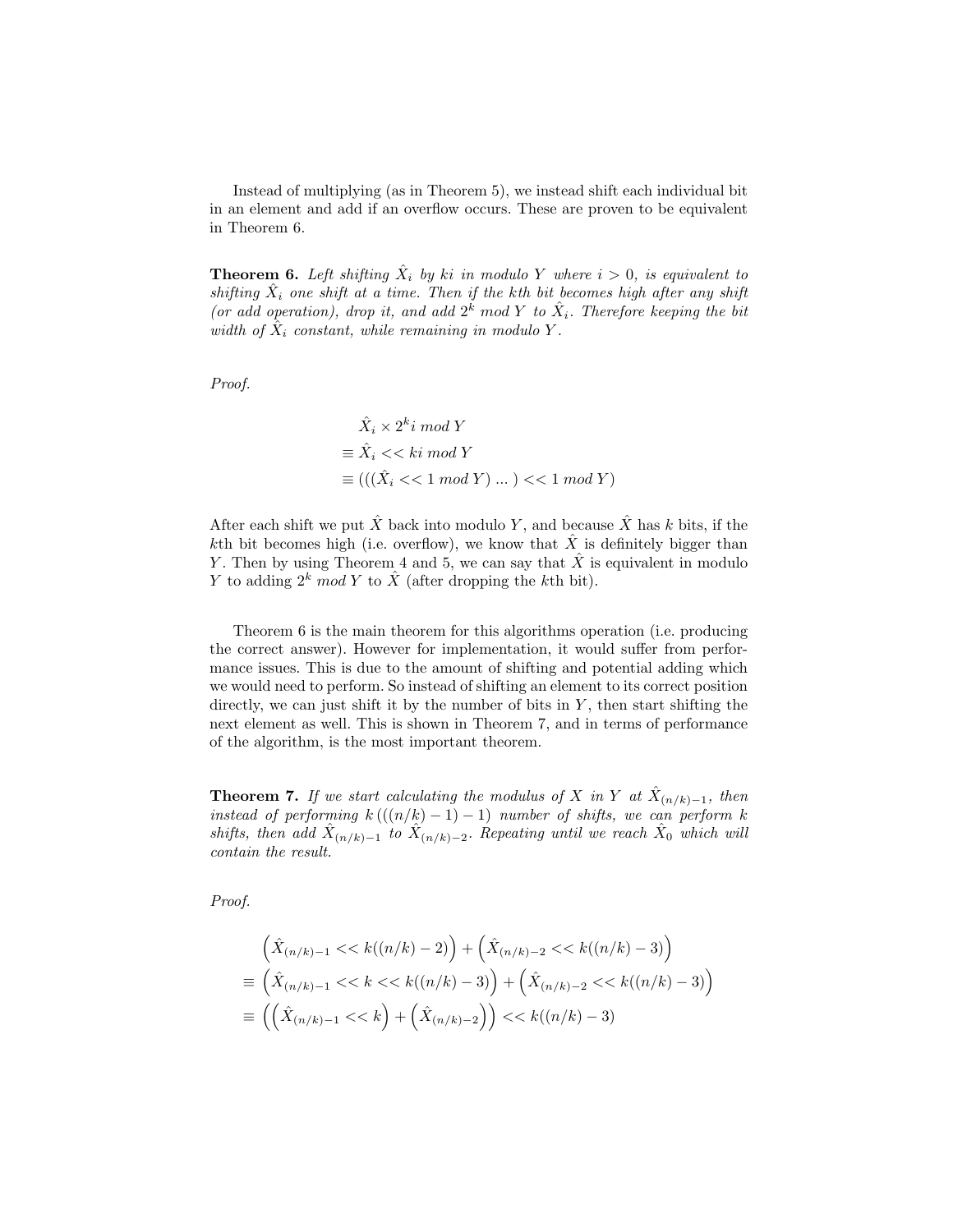### 3.4 Example

Below is an example on how to solve 1620 mod 11 on a 4-bit processor using our proposed algorithm.

$$
1620 = 0110010101002
$$
  

$$
11 = 10112
$$
  

$$
\hat{G} = \{01102, 01012, 01002\}
$$

| $T = \hat{G}[2]$                 | $T = T + G[1]$        | $T = T + \tilde{G}[0]$       |
|----------------------------------|-----------------------|------------------------------|
| $= 01102$                        | $= 10002 + 01012$     | $= 1010_2 + 0100_2$          |
| $T = T \lt 1$                    | $= 1101_2$            | $= 1110_2$                   |
| $= 11002$                        | $T = T \ll 1$         | $T = T - 11$                 |
| $T = T \lt 1$                    | $= 110102$            | $= 11102 - 10112$            |
| $= 110002$                       | $T = 1010_2 + 0101_2$ | $= 0011_2$                   |
| $T = 10002 + (100002 mod 10112)$ | $= 1111_2$            |                              |
| $= 1000_2 + 0101_2$              | $T = T \lt 1$         | $\therefore$ 1620 mod 11 = 3 |
| $= 1101_2$                       | $= 11110_2$           |                              |
| $T = T \lt 1$                    | $T = 11102 + 01012$   |                              |
| $= 110102$                       | $= 10011_2$           |                              |
| $T = 1010_2 + 0101_2$            | $T = 0011_2 + 0101_2$ |                              |
| $= 1111_2$                       | $= 10002$             |                              |
| $T = T \lt 1$                    | $T = T \lt 1$         |                              |
| $= 11110_2$                      | $= 100002$            |                              |
| $T = 1110_2 + 0101_2$            | $T = 0000_2 + 0101_2$ |                              |
| $= 10011_2$                      | $= 0101_2$            |                              |
| $= 0011_2 + 0101_2$              | $T = T \lt 1$         |                              |
| $= 1000_2$                       | $= 1010_2$            |                              |

# 4 Implementation

# 4.1 Lookup Table

A useful property of our algorithm is that is allows for the use of a variable sized lookup table. Lookup tables may not be suitable for all applications or functions, such as key generation, because the overhead in creating the table could be too expensive. However for applications where large amounts of data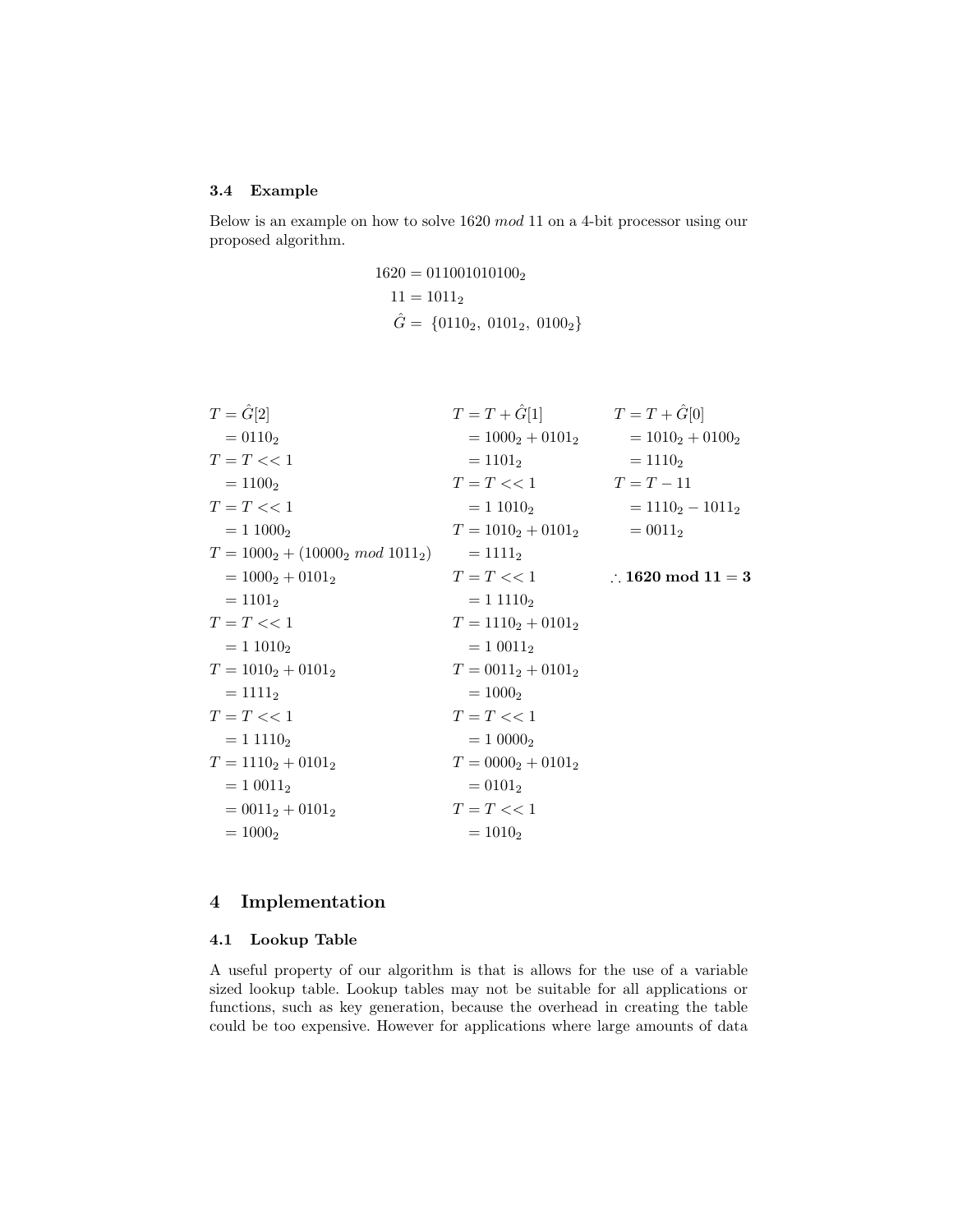must be computed with the same modulo value, such as smart-cards or secure tunnels, there is a performance gain. The algorithm in its most basic form already uses a lookup table. For each shift, if an overflow occurs, we add a precomputed value, else we add nothing. This gives a simple lookup table as shown in Table 1.

Table 1.

| <i>V</i> alue |
|---------------|
|               |
| $\emph{mod}$  |

This can be extended to look at more bits at a time. For example, if we were to look at 2-bits, the lookup table would be that of Table 2.

Table 2.

|              | Key Value                     |
|--------------|-------------------------------|
| 00           |                               |
| 01           | $\overline{2^k} \mod Y$       |
| $ 10\rangle$ | $\sqrt{2^{k+1}}$ mod Y        |
| l 1          | $\sqrt{(2^k+2^{k+1}) \mod Y}$ |

This allows us to shift by two bits at a time (instead of a single shift), but we still only require a single add. However this makes a software implementation slightly more difficult, because we cannot use the overflow bit anymore. Therefore we must look at the upper 2-bits of  $T$  before shifting. The current software implementation uses an and operation then a shift to get these upper bits. On a 64-bit processor, a lookup table with a key size of up to 64-bits, only requires the and and shift operations to be executed on a single 64-bit register, regardless of the size of Y . To possibly improve performance even more, one approach that could be explored is reversing the bits in each element (and keys), meaning only an and operation would be required.

Given that the lookup table is of variable size, it is important to make the whole table fit into the processors cache. This makes the lookup time require significantly less clock cycles than fetching from main memory, and thus improving performance. The size of  $Y$  has the biggest impact on the size of the lookup table. For example, if  $Y$  is a 2048-bit value, then each item in the table requires 2048-bits, plus the number of bits for each key.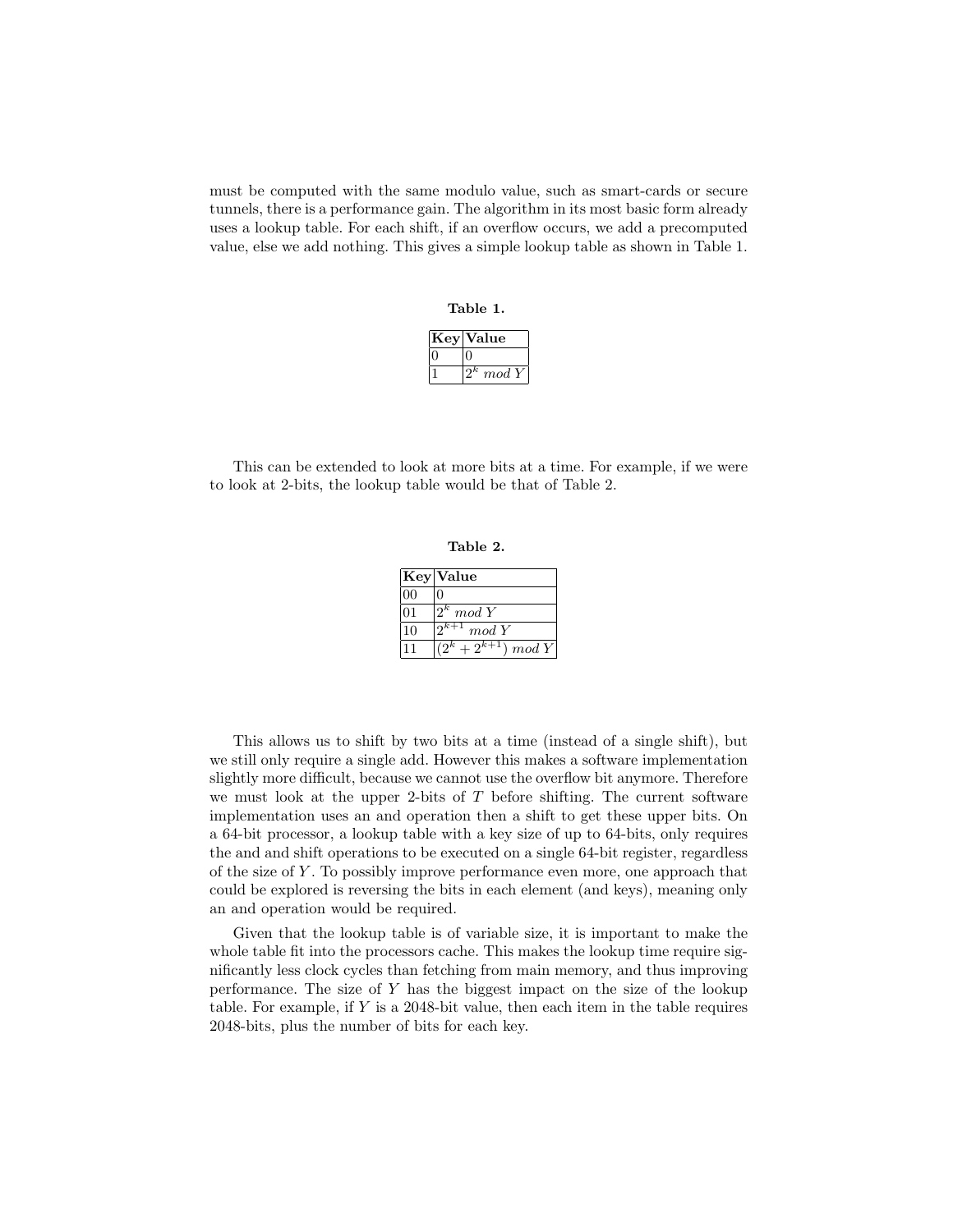#### 4.2 Implementation Techniques

Using the algorithm proposed in Algorithm 4 for implementation on a standard processor can have some performance issues. This is because we are reliant on the number of bits in  $Y$ . For example, if we are using a 64-bit processor, and we have  $Y$  which has 130-bits. Then  $X$  will be divided into elements of 130-bits, which is 2x64-bit registers (A and B), with the remaining 2-bits needs to go into another register (C). Then if we were to use a lookup table with a 4-bit key. We would need to combine the 2-bit value from register C, with the upper 2-bits of register B.

One solution to solve this is to round the number of bits in  $Y$  up, so that it evenly divides the processors Arithmetic Logic Unit (ALU) width. In the example above, where Y had 130-bits, we would round it to 192-bits. This problem may also apply to custom hardware implementations, depending on the design. For example a smaller design may only use a 8-bit ALU, and could require Y to be rounded. But a design working on the full width of Y would not. Solving this problem is related to the design of the implementation, and this is just one proposed solution, of which they are many.

By rounding the bits in  $Y$ , this means that our final answer can require more than one subtraction of Y

### 4.3 Memory Access

This algorithm has been designed in such a way that memory access has been kept to a minimum. Because the lookup table can be configured so that it can be stored in cache. Once it is loaded, the only memory access required is the data for X. Then since the algorithm only works on segments of  $X$  at a time, it can load an element of  $X$ , process it, then load the next element. Therefore reducing the number of fetches (also cache misses), and improving performance. Each element loaded is the same number of bits as  $Y$ , meaning if  $Y$  is 2048-bits, then the processor only needs to load 2048-bits at a time. This allows the data to be streamed into the processor, which is also important for a custom hardware implementation.

## 5 Comparisons

### 5.1 Comparisons with Barrett Reduction

Comparing between our proposed algorithm and the Barrett Reduction is very difficult in theory. This is because the Barrett Reduction only seems to use a few operations. However when looking at implementation, it is the nature of these operations which cause performance issues. This is because when working with large numbers, for example 2048-bits, a 64-bit processor cannot simply execution a single instruction. Instead it must execution many instructions to compute the result.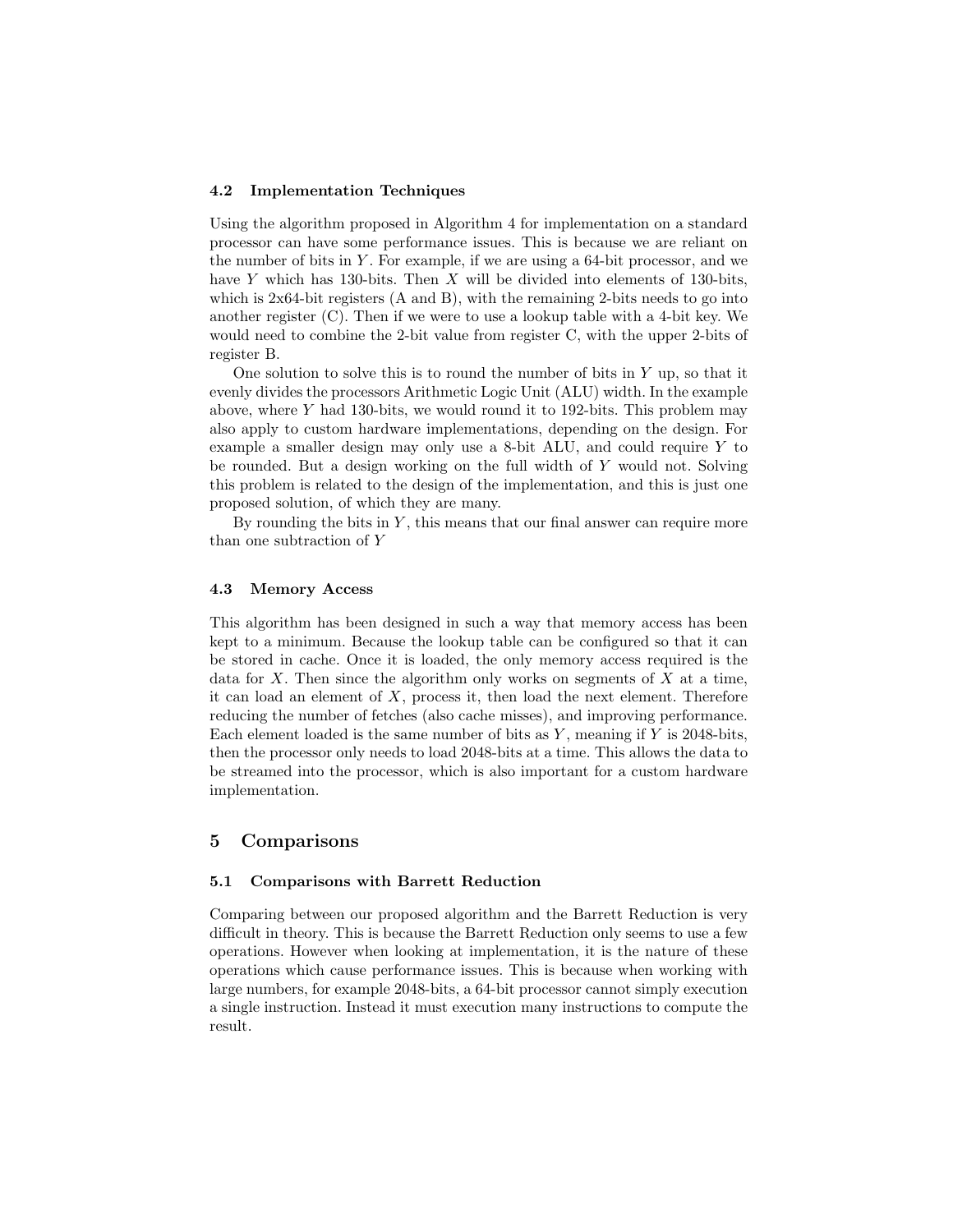Addition operations on large numbers are straight forward assuming the instruction set supports a carry bit. The words of the two input values can just added together. For example on Intel x86 processors, the adc instruction can be used to add two words together, plus add a carry bit if an overflow occurred on the previous *add* or *adc*. Therefore if we are computing  $r = a + b$ , our pseudo assembly code would be

add 
$$
r[0], a[0], b[0]
$$
  
adc  $r[1], a[1], b[1]$   
...  
adc  $r[n], a[n], b[n]$ 

where each word of  $a$  and  $b$  are added together. Therefore the number of instructions required is the number of words in the value. Subtraction can be achieved in a similar manner, by using the sub and sbb instructions.

Multiplication is not as simple as addition or subtraction, because each word in  $a$  needs to be multiplied by all words in  $b$ . One technique to implement this is using basic long multiplication. For example if we are computing  $33 \times 52$  on a 4-bit processor, we get

```
0010 0001
     \times 0011 0100
       1000 0100
+ 0110 0011 0000
  0110 1011 0100
```
where we are only multiplying or adding 4-bits per cycle. Therefore in this example, we require 4 multiples, and 3 adds. This can get more complex if overflows occur when multiplying, often requiring more additions in modern instruction sets [2]. Scaling this up to multiplying two 2048-bit values on a 64-bit processor, 1024 multiplications and even more additions depending on the amount of overflows that occur. Ignoring other instructions such as fetch, move and store, just this simple multiplication requires over 2048 instructions. The number of registers within the processor will also impact the performance because large numbers (i.e. 2048-bits) can be difficult to fit into registers all at once.

This is the disadvantage of using the Barrett reduction, because even though the operations used seem simple, in reality they can be complicated to implement. The algorithm also makes use of the division operation which is more computationally intense than multiplication. However it depends on the value of b.

In contrast, our algorithm only uses simple operations like bit shifting and addition. It also uses memory efficiently as elements of the value are only accessed once. However the number of instructions required depends on the size of the key and lookup table. For example given X mod Y, if Y is only 1024-bits,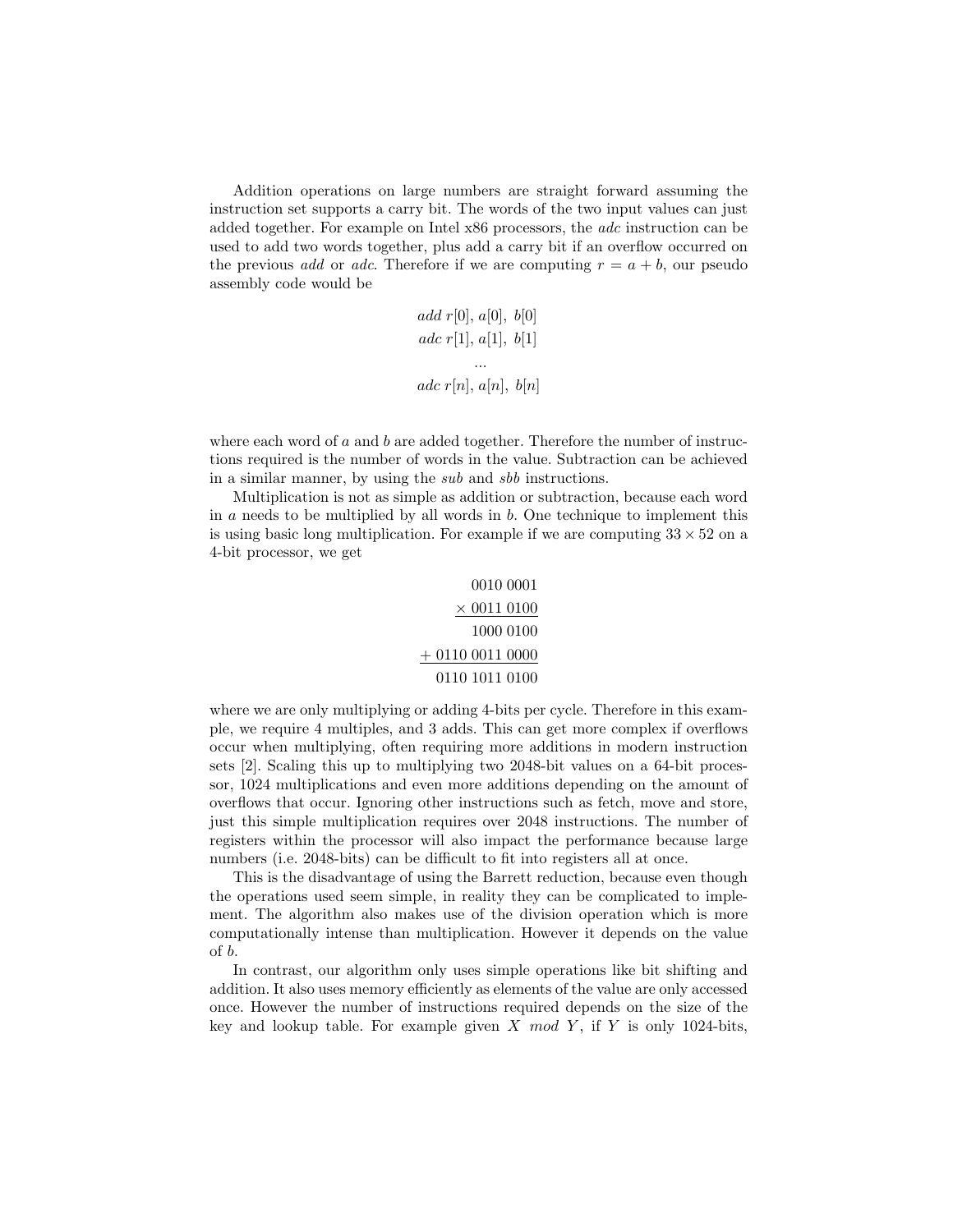and X is 2048-bits, therefore the main reduction is computed on the upper 1024-bits of X. Then the lookup table key can be 8-bits, resulting in a size of approximately 258Kb (1024-bit values  $+$  keys). This means that  $1024/8$  lookups are required. The bulk of the instructions are adding the lookup values each time. In this case, on a 64-bit processor, 2048 add instructions are needed. This is therefore comparable to a single multiplication in the Barrett Reduction (because the multiplication will be computed on 2048-bits). The shifts required will also require approximately 2048 instructions, which makes equals two multiplication operations. There are other instructions that will be required of course, like some additions for joining the elements together, and some final subtractions to get to the correct result. But these heavy depend on the inputted values.

At this point it is not possible to definitely claim our proposed algorithm is better than the Barrett Reduction. However by analysing the instructions required, we can show that it will use less instructions when compared to the Barrett Reduction, because of the Barrett Reductions heavy use of multiplication and division instructions. Comparing implementations of both algorithms in software is a difficult approach. Because both algorithms would be needed to be implemented fairly, with neither having any better code than the other (i.e. optimisations). Therefore only once a fully operational hardware implementation of our algorithm is complete, will we be able to provide a definite answer.

### 5.2 Comparisons with Montgomery Reduction

Unlike the comparison for the Barrett Reduction, comparing our proposed algorithm against the Montgomery Reduction is more straight forward. This is because the main operation used in Algorithm 2 is addition, which is the same as our proposed algorithm. Given that an addition in Algorithm 2 only occurs if a bit is high, we will say that on average, half of the bits are high. Meaning if the input is 2048-bits, only 1024-bits are high. Which therefore requires 1024 addition operations. As discussed in the Barrett Reduction comparison, one addition uses many instructions on a standard processor. Therefore on a 64-bit processor, 16384 add instructions are required if the input is 2048-bit values. This is far more than our proposed algorithm would require, which was approximately 2048 add instructions, and approximately 2048 shift instructions, as shown in the Barrett comparison. The Montgomery Reduction also makes no guarantees on the number of bits required for each operation. For example, given  $X \mod Y$ , where  $X$  is 4096-bits and  $Y$  is 1024-bits, then each add operation will need to compute over 4096-bits. However our proposed algorithm will only compute over 1024-bits at a time. This is a very useful property for hardware implementations, and for making efficient use of registers and lower level cache.

The Montgomery Reduction does not always give the correct answer first time, often requiring additional steps to compute the desired result. Where as our proposed algorithm will give the correct result after one run. Another point is that the Montgomery Reduction also requires a lot of shifting operations for the  $2^k Y$  computation. Therefore using this simple theatrical comparison, our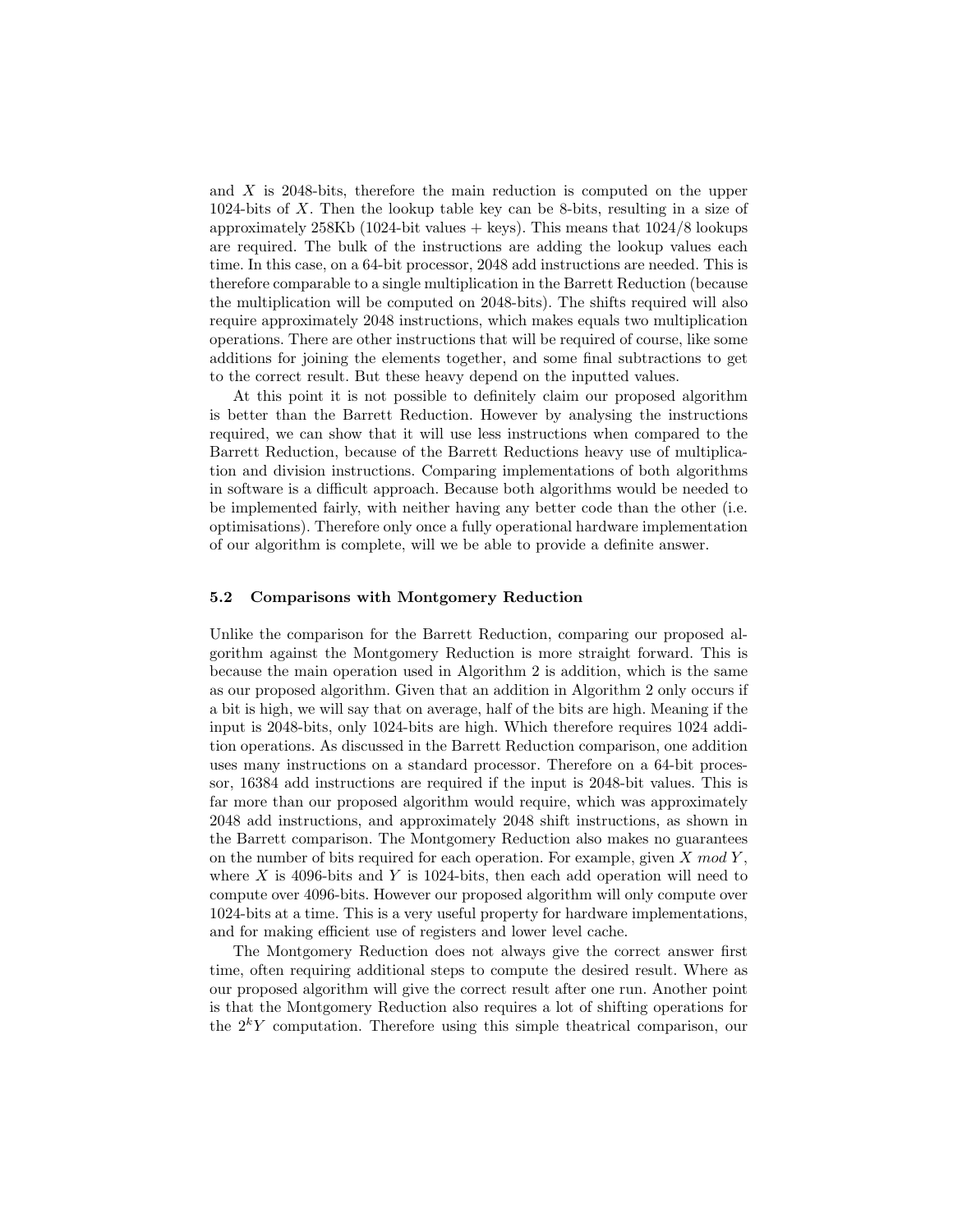proposed algorithm should allow for better implementations in both software and hardware over the Montgomery Reduction algorithms shown.

### 5.3 Comparisons with Fast Modular Reduction Method

This newly proposed algorithm in [5] is actually similar to the Montgomery Reduction in the sense that it looks at high bits. The difference is that it only processes the bits above bits of the modulus  $(Y)$ , like our proposed algorithm. For example, given X mod Y, where X is 2048-bits and Y is 1024-bits, then it will only process the upper 1024-bits of X. Then for each high bit i, it uses a lookup table to get the result of  $2<sup>i</sup>$  mod Y and adds it to the result. Therefore if we again say that half of the bits are high, 512 add operations are required. The bit width of the result is not clearly stated, however given that only values are added, it has to be 2048-bits (the same as  $X$ ). Meaning at least 8192 add instructions would be needed, but will probably be closer to 16384. Our proposed algorithm would use far less instructions, and it guarantees the width of the result. Also because it keeps the result at a fixed width, the amount of subtractions required should be less on average, but this depends on the input.

Comparing the lookup tables, this algorithm [5] has a fixed size lookup table. So for example, if Y is 2048-bits, then there must be 2048 entries in the table, each of a size of 2048-bits. Resulting in a size of approximately 4Mb. Also because of this, the bit width of the input  $X$ , can be no more than double the bit width of Y . This is because the lookup table only contains entries for the bits up to double that of Y, which for this example is  $2^{2048}$  to  $2^{4096}$ . This is a major limitation of this algorithm. However when looking at our lookup table, it can vary in size, and can support an arbitrary bit length of X. This is important to allow the table to fit in cache, and for devices which have limited storage. Using the same example where Y is 2048-bits, if the lookup table key is 8-bits, then the total size is approximately 0.5Mb. Our algorithm even allows for a lookup size of 1, if space is really limited.

Therefore our proposed algorithm is superior to that proposed in [5], both in terms of required instructions and the effectiveness of the lookup table. It is also a better option for hardware implementations because it can guarantee bit widths, and support varying sized lookup tables.

## 6 Performance Results

This algorithm is more suitable for a custom hardware implementation. However for early benchmarks, a software version will be compared against the state-ofthe-art large number library, GNU Multiple Precision (GMP). Comparing our proposed algorithm against the state-of-the-art in software was an ideal way to gauge the performance of this algorithm. Because the GMP mod operation is highly optimised to run as fast as possible on many processor architectures. Also their development team would have chosen the algorithm they deemed the fastest for computing the modulus.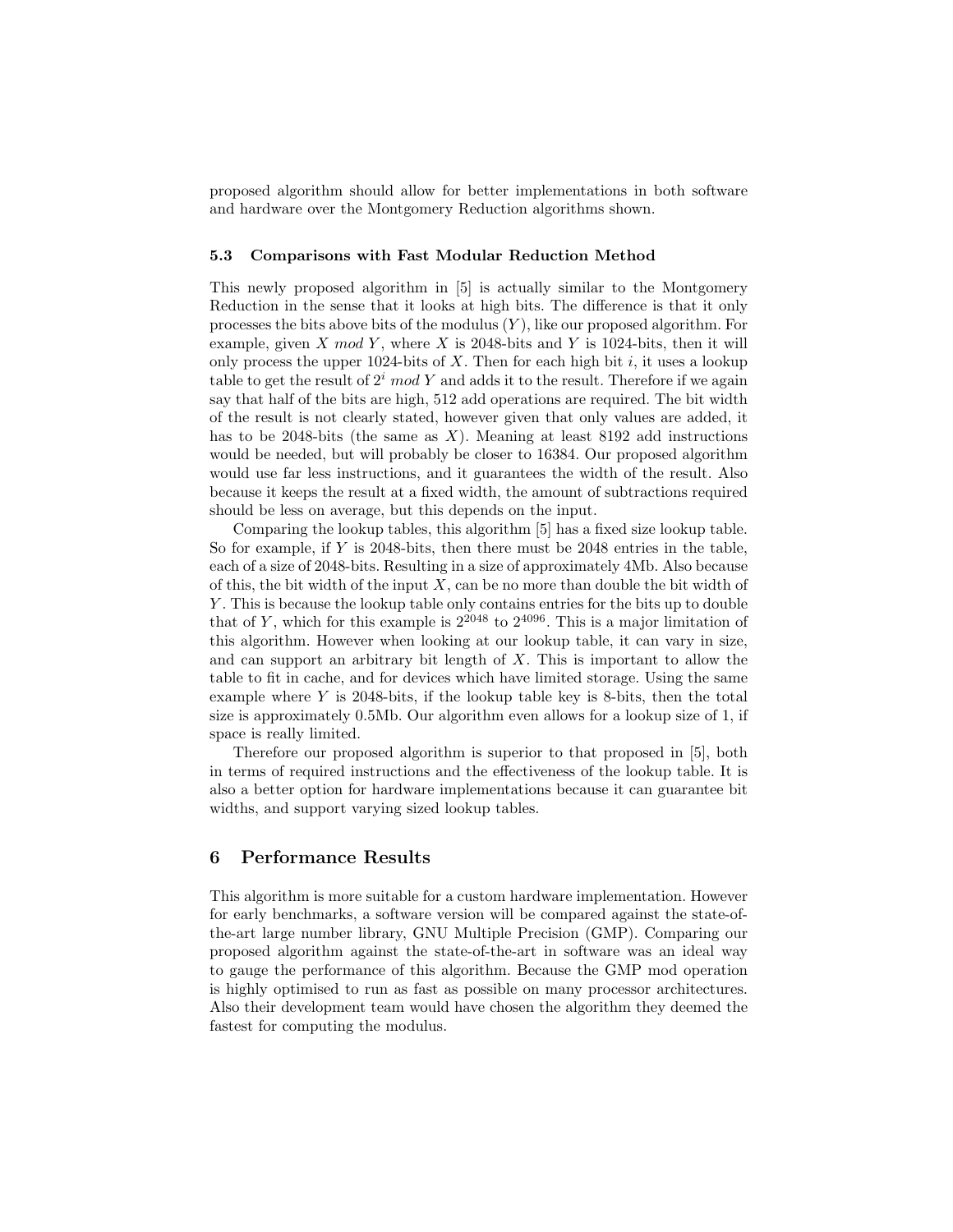

Fig. 1. 2048-bit mod 64-bit for 4000000 operations

The benchmarks were performed using an early 2013 MacBook Pro Retina 13", which is equipped with a 2.6GHz Intel Core i5-3230M, 8GB 1600MHz DDR3, and a 128GB solid state drive. GMP was setup using both a default installation on Mac OS X using the brew package manager [1], and an optimized configuration. Given  $X \mod Y$ , the benchmarks in Figure 1 use a 2048-bit value for X and a value within the first 10000 primes for Y. Note that the results for our proposed algorithm include the time for computing the lookup table, which had a key size of 16-bits.

With the software implementation of our proposed algorithm still a work in progress. The current results shown in Figure 1 are more of a approximation of potential results instead of definite results. Therefore at this stage we cannot claim our software implementation is faster than GMP, even though early results are promising.

## 7 Future Work

The next step for this algorithm is to create an implementation on a Field-Programmable Gate Array (FPGA). Then to compare not only the performance, but also the area and power required, as well as looking into the effectiveness of side channel attacks. The current software implementation needs to be expanded to support an arbitrary length of input, for both  $X$  and  $Y$ . We also would like to experiment with compile time optimisations to give the algorithm better performance. This could lead to a large number library for software.

# 8 Conclusion

We propose an algorithm for computing the modulus operation which is superior to an other algorithms. This is because it has been designed to keep memory access at a minimum, decreasing the time the processor has to wait for data